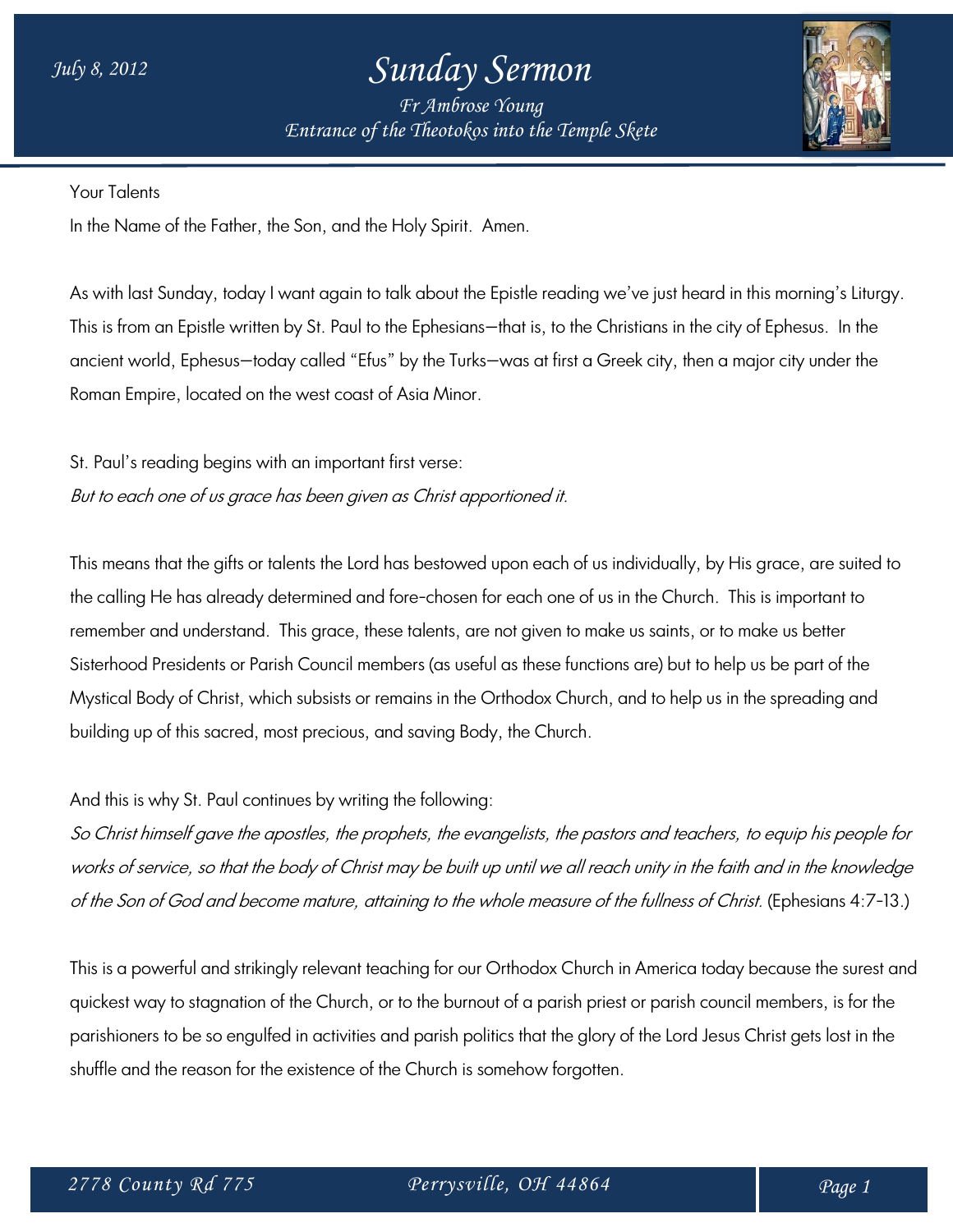## *July 8, 2012 Sunday Sermon Fr Ambrose Young*

*Entrance of the Theotokos into the Temple Skete*



The fact is, in all of our parishes, throughout all the jurisdictions, there are already numerous programs and activities of all sorts. These are usually quite worthwhile, at one level or another. Yet something is still lacking, and that something is slowly undermining the long term success and survival of authentic Orthodoxy in America, which really has grown so little since the last waves of Orthodox immigrants from the old countries.

I believe that what's lacking today is a thorough-going knowledge of the word of God contained in Scripture, and a lack of an intense and personal relationship with God Himself. Remember, St. Paul said that one of the purposes of the graces or gifts is to achieve "the knowledge of the Son of God." "The knowledge of the Son of God"..."

## What does this mean?

It means that we must study and know and incarnate in our own lives all that the Lord taught, beginning with the Beatitudes, and then the Virtues—the greatest of which is love. It means learning about prayer, how to pray, and then *actually praying*!—and not just at Liturgy on Sunday, either. From the inspired Scriptures we also learn all that we need to know about how to live, about marriage and family and human sexuality; about sickness, suffering, and death, and about the Final Judgment, Heaven and Hell, and the Kingdom of Heaven.

But when spirituality begins to stagnate in a parish or in a jurisdiction, as it is doing in some places, now, this results in some individuals not learning about these things, and not being able to learn what their real *God*-given talents are, and therefore not able to use them in the "building up" of the Body of Christ.

As Orthodox Christians we believe that those who go to Hell do so alone, but those who go to Heaven do so "in community"—in other words, not alone, but in and through the Church, the Body of Christ, with others. The same is true of spiritual growth. We cannot "do" spiritual life entirely alone, in isolation from others, or on our own. We must do it with others, for holiness is not just for a select "elite" but for all of us together. The tragedy today, however, is that some souls, though they belong to a parish and go to church sometimes, are not trying to live a spiritual life and make use of their talents for the building up of the Church *at all.*